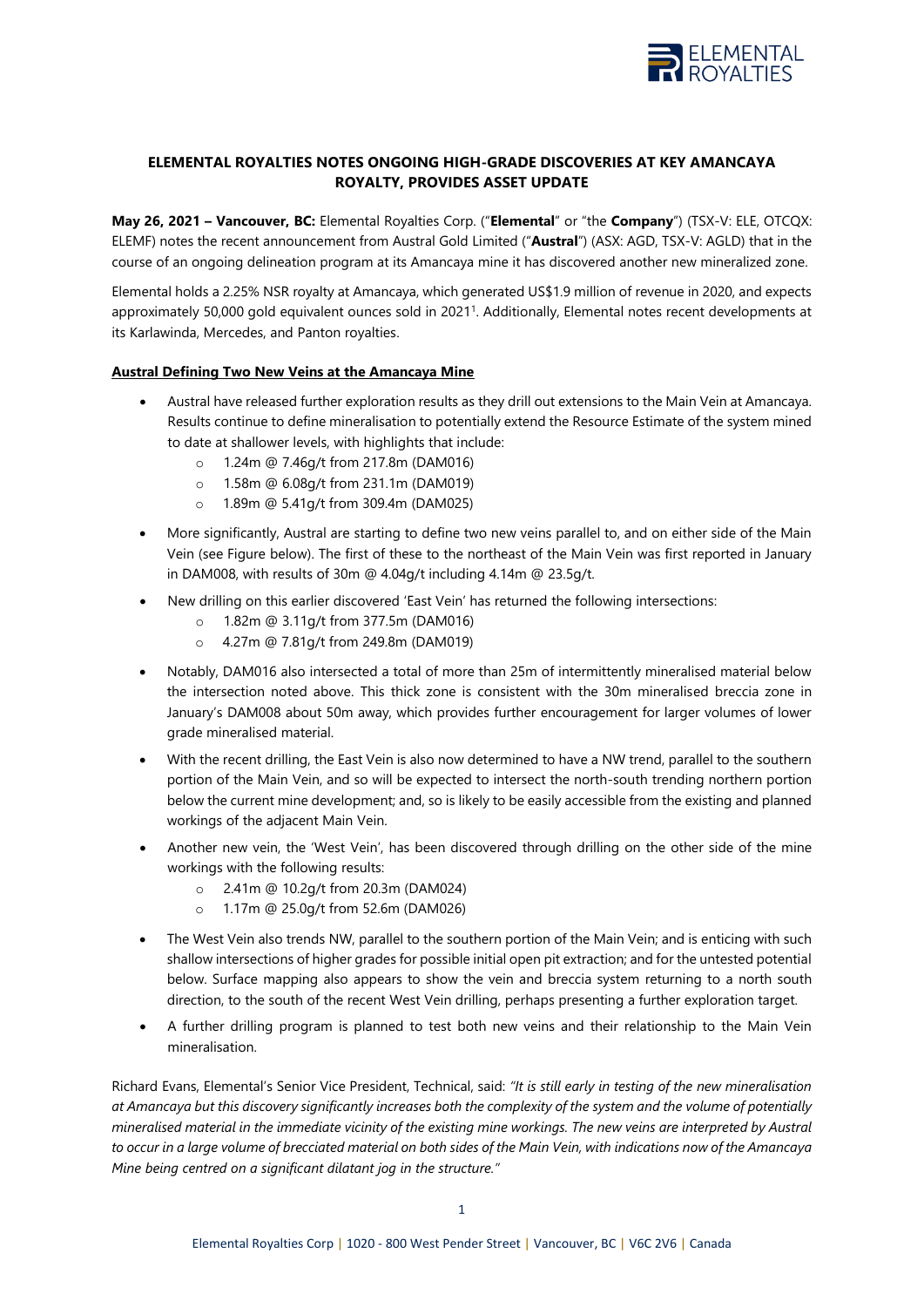

#### **Amancaya Mine - 2021 Plan View Map**



## **Karlawinda Construction on Track**

Capricorn Metals ("Capricorn") (ASX: CMM) announced that concreting and civil earthworks have been completed at the processing plant, the ball mill has been delivered to site, the majority of processing equipment and steelwork has been delivered, construction of the Tailings Storage Facility is underway, and mining has commenced in the Bibra open pit.

Development costs are in line with budget, with the available funding balance including a 29% contingency allowance. First gold production continues to be expected in Q2 2021.

Elemental acquired an uncapped 2% NSR royalty from South32 in February 2021.

Capricorn has also commenced a near pit exploration program, targeting the conversion of Inferred Resources to Indicated immediately to the west of the current A\$1,600 Bibra pit, to support potential pit expansions and production increases.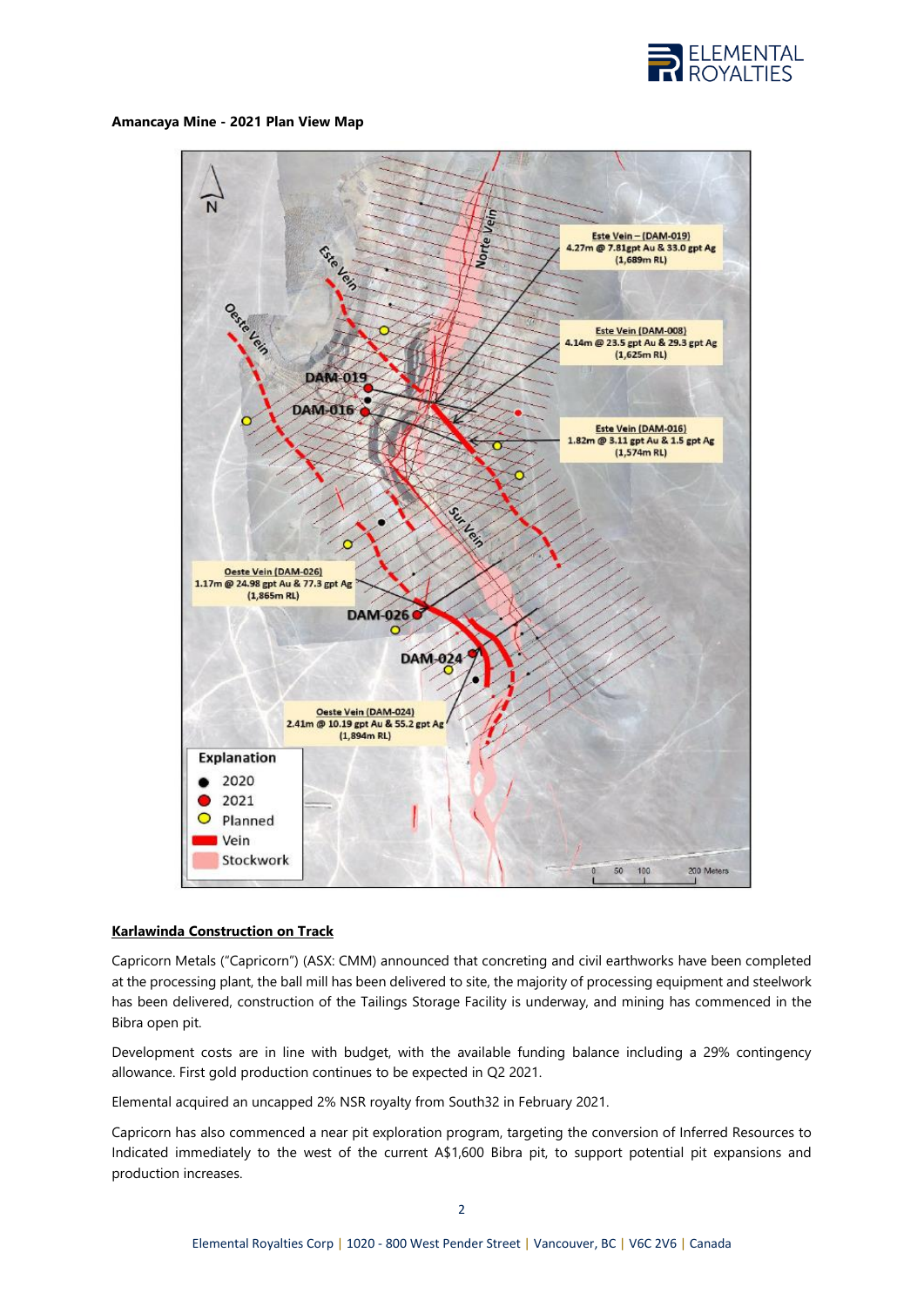

## **Equinox Acquires Mercedes Mine**

On December 16, 2020 Equinox Gold (TSX/NYSE-A: EQX) and Premier Gold Mines announced that the companies had entered into a definitive agreement whereby Equinox Gold would acquire all of the outstanding shares of Premier. The acquisition was completed on April 7, 2021 and the combined entity has a market capitalisation of approximately US\$2.7 billion.

The focus at Mercedes is currently on the promising, fast-evolving Diluvio/Lupita/San Martin system while also implementing continued exploration, underground development, and mill maintenance programs with the intention of returning to full annual production of approximately 80,000 to 90,000 ounces. Equinox have quided gold production at Mercedes of 30,000 to 35,000 ounces from April 7, 2021 to December 31, 2021.

Elemental acquired an existing uncapped 1% NSR royalty on Mercedes in 2018. Royalty revenue is due to Elemental after the earlier of: (a) the date on which 450,000 ounces of gold equivalent have been produced after July 28, 2016 or (b) the sixth anniversary of that date (July 28, 2022). Elemental expects that as a result of the COVID-19 stoppages, the start of royalty payments are likely to be payable from July 28, 2022.

# **Red Emperor Resources Acquires Panton Project**

Red Emperor Resources NL ("Red Emperor") (ASX/AIM: RMP) announced that it intends to acquire Great Northern Palladium Pty Ltd ("GNP") the private company which owns 80% of the Panton project, and holds an option over the remaining 20%.

Concurrent to the acquisition, Red Emperor intends to complete a A\$10 million equity fundraising, providing a strong financial position to advance the Panton PGM project.

Panton has a Measured and Indicated JORC Resource of 12.2Mt @ 2.46g/t Pd, 2.25g/t Pt, 0.3g/t Au, 0.26% Ni, 0.07% Cu for 963koz Pd and 878koz Pt; and an Inferred JORC Resource of 2.2Mt @ 2.0g/t Pd, 1.9g/t Pt, 0.3g/t Au. 0.31% Ni, 0.11% Cu, for 139 koz Pd and 129 koz Pt<sup>2</sup>.

Red Emperor are building a strong team, with former Stillwater Mining Company Managing Director Mick McMullen to be appointed as a strategic adviser and experienced company director, Justin Tremain, to join the Board; and engaging a geologist who worked on the original Mineral Resource Estimate delineation drilling.

Elemental acquired an existing uncapped 0.5% NSR royalty on Panton in 2017.

## **On behalf of Elemental Royalties Corp.**

**Frederick Bell** CEO and Director

## **Corporate Inquiries:**

Dustin Zinger, Investor Relations Manager Corporate Website: [www.elementalroyalties.com](http://www.elementalroyalties.com/) Direct: +1 (604) 653-9464 Email[: dustin@elementalroyalties.com](mailto:dustin@elementalroyalties.com)

Elemental is a proud member of Discovery Group. For more information please visit: [www.discoverygroup.ca](http://www.discoverygroup.ca/) or contact 604-653-9464.

TSX.V: ELE | OTCQX: ELEMF | ISIN: CA28619L1076

## **About Elemental Royalties**

Elemental is a gold-focused royalty company listed on the TSX-V in Canada and provides investors with lower risk precious metals exposure through a portfolio of nine high-quality royalties. This enables investors to benefit from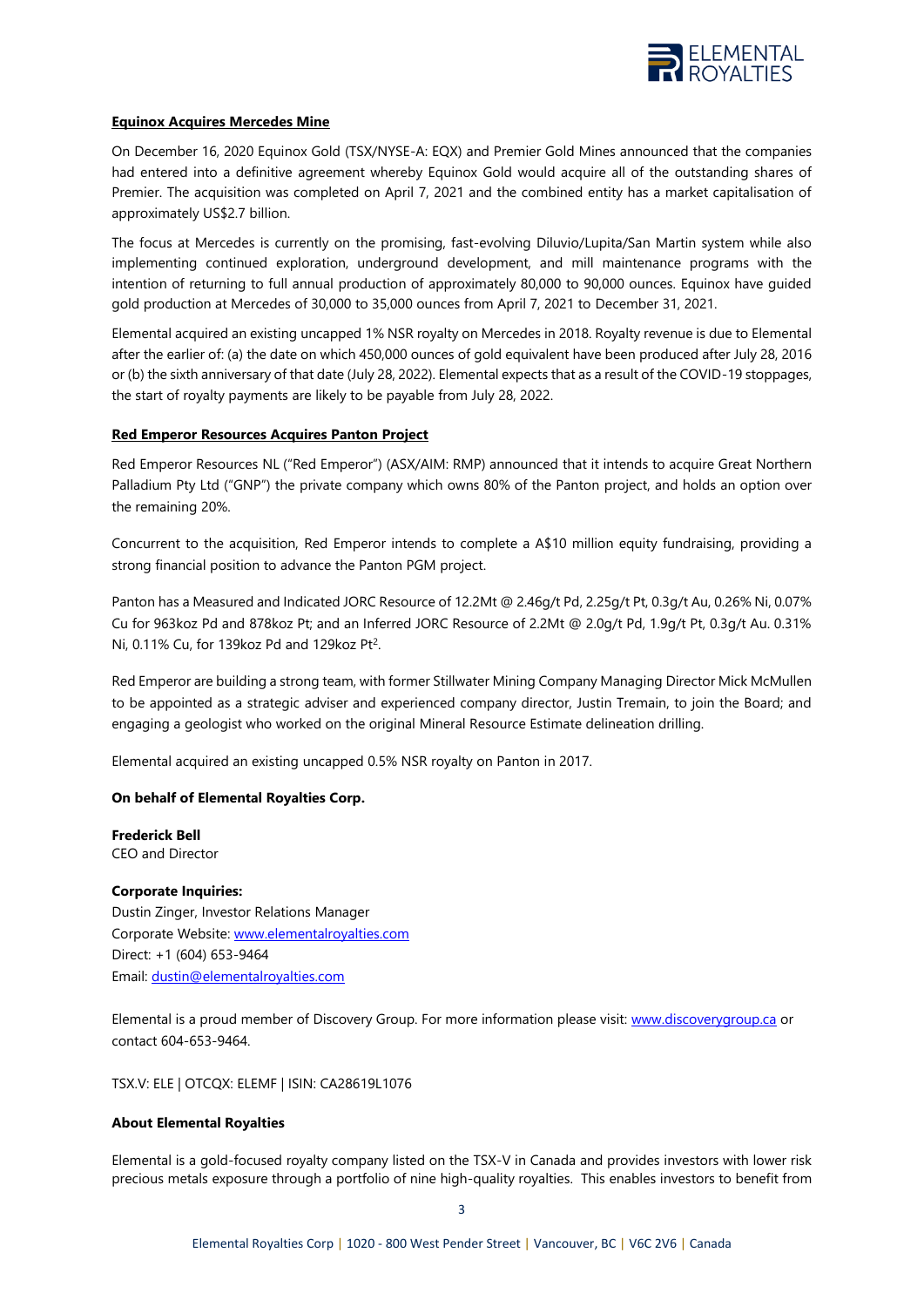

ongoing royalty revenue, future exploration upside and low operating costs. Elemental's experienced team seeks to secure royalties in advanced precious metals projects, run by established operators, from its pipeline of identified opportunities.

#### **Qualified Person**

Richard Evans, FAusIMM, is Senior Vice President Technical for Elemental, and a qualified person under National Instrument 43-101 – *Standards of Disclosure for Mineral Projects*, has reviewed and approved the scientific and technical disclosure contained in this press release.

### **Neither the TSX-V nor its Regulation Service Provider (as that term is defined in the policies of the TSX-V.) accepts responsibility for the adequacy or accuracy of this press release.**

*<sup>1</sup> Elemental has included certain performance measures in this press release that do not have any standardized meaning prescribed by International Financial Reporting Standards (IFRS). The Company's royalty revenue is converted to an attributable gold equivalent ounce basis by dividing the royalty revenue received in a period by the average gold price for the same respective period. The presentation of this non-IFRS measure is intended to provide additional information and should not be considered in isolation or as a substitute for measures of performance prepared in accordance with IFRS. Other companies may calculate these non-IFRS measures differently. The production forecast was derived using information that is available in the public domain as at the date hereof, which included guidance and estimates prepared and issued by management of the operators of the mining operations in which Elemental holds an interest. The production forecast is sensitive to the performance and operating status of the underlying mines. None of the information has been independently verified by Elemental and maybe subject to uncertainty. There can be no assurance that such information is complete or accurate.*

*2 Panoramic Resources Ltd.'s ASX announcements dated September 30, 2015, titled "Mineral Resources and Ore Reserves at June 30, 2015", The ASX announcement is prepared in accordance with the JORC Code and is available on Panoramic's website at https://panoramicresources.com/asx-announcements/.*

#### **Cautionary note regarding forward-looking statements**

This release contains certain "forward looking statements" and certain "forward-looking information" as defined under applicable Canadian securities laws. Forward-looking statements and information can generally be identified by the use of forward-looking terminology such as "may", "will", "should", "expect", "intend", "estimate", "anticipate", "believe", "continue", "plans" or similar terminology.

Forward-looking statements and information include, but are not limited to, statements with respect to the future growth and development of the Company. Forward-looking statements and information are based on forecasts of future results, estimates of amounts not yet determinable and assumptions that, while believed by management to be reasonable, are inherently subject to significant business, economic and competitive uncertainties and contingencies. Forward-looking statements and information are subject to various known and unknown risks and uncertainties, many of which are beyond the ability of Elemental to control or predict, that may cause Elemental's actual results, performance or achievements to be materially different from those expressed or implied thereby, and are developed based on assumptions about such risks, uncertainties and other factors set out herein, including but not limited to: the requirement for regulatory approvals and third party consents, the impact of general business and economic conditions, the absence of control over the mining operations from which Elemental will receive royalties, including risks related to international operations, government relations and environmental regulation, the inherent risks involved in the exploration and development of mineral properties; the uncertainties involved in interpreting exploration data; the potential for delays in exploration or development activities; the geology, grade and continuity of mineral deposits; the impact of the COVID-19 pandemic; the possibility that future exploration, development or mining results will not be consistent with Elemental's expectations; accidents, equipment breakdowns, title matters, labor disputes or other unanticipated difficulties or interruptions in operations;